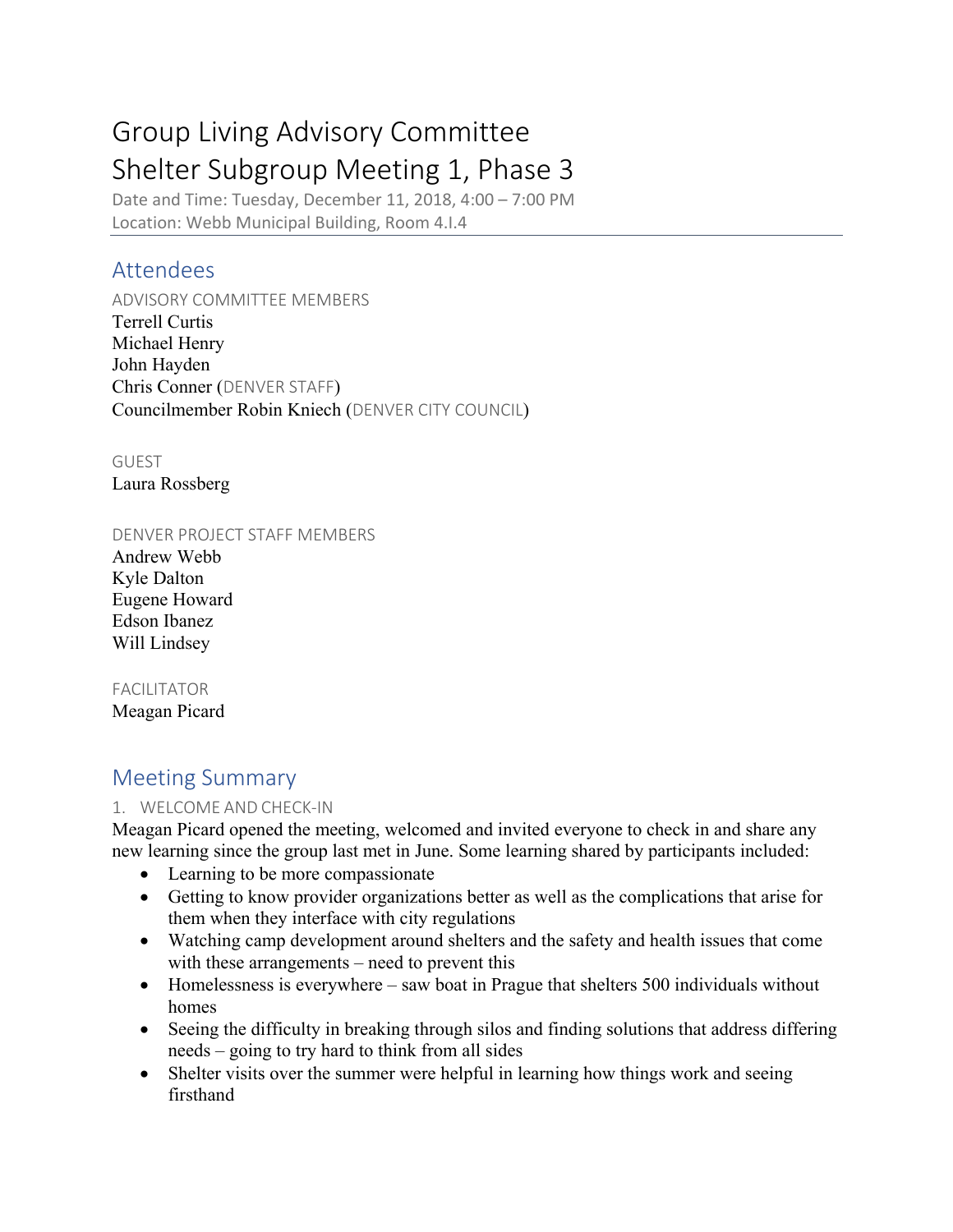- Visited Community First Village at the edge of Austin (Tiny Home Village/RV Park), which is growing to 500 units and is attractive and appears full of joy. These are "Regulated Encampments" – something between shelters and permanent supported housing. There is too big of a gap in Denver between emergency and permanence. Recognizing that this work is hard but must be done – a range of solutions is needed.
- Working on TCOs for new shelter, and it is going well getting lots of help

One participant also shared that a relative who had been unhoused (and didn't use shelters because they didn't work for this person) died on the street last month. This person will be remembered as the committee seeks to find solutions within the scope of this committee's work that may prevent such tragedies in the future.

## 2. SCHEDULE, AGENDA, OBJECTIVES AND HOUSEKEEPING

Andrew gave an overview of the revised schedule, and Meagan reviewed the agenda and objectives, noting two decisions to be made at this meeting – both regarding terminology. She also reminded everyone of the group process agreements and subgroup goals. Then, while discussing housekeeping items, Meagan talked about how this phase will require decisions and that those decisions need to come only from official committee members. Guest participation is valued and helpful for informing discussions. Guests are asked to abstain from decision-making. Councilmember Kniech asked that Polly be allowed to be her proxy when Councilmember Kniech is unavailable. All agreed.

Meagan also checked in with the group about the schedule extension and asked if any adjustments need to be made. Councilmember Kniech noted that evenings are hard for her, and Terrell asked for more lived experience in the room. Meagan and Andrew will be following with missing committee members again to determine if there is anything that can be done to re-gain their participation. Parking was also noted as an issue. Other meeting sites (possibly Delores Project site) may need to be identified where parking is free. Andrew also noted that he has looked into getting bus passes for committee members.

#### 3. SHELTER DEFINITIONS

Andrew gave an overview of research conducted by Edson and Will. Comments on the definitions included:

- Should have "person first" language
- May have problems with the Portland definition around the space, space requirements; would avoid using "housing" in a definition.
- May also want to avoid "mass shelter"
- Should also avoid "Emergency" in the language since its confusing.
- "Temporary" is also confusing could be describing the structure or the stay and is unclear.
- Councilmember Kneich: "I like the Englewood definition." Want to make sure services can be provided. Think about language "including but not limited to…" for the health and wellness for the individual (persons/families), and associated services…
- "... or other household or community emergencies...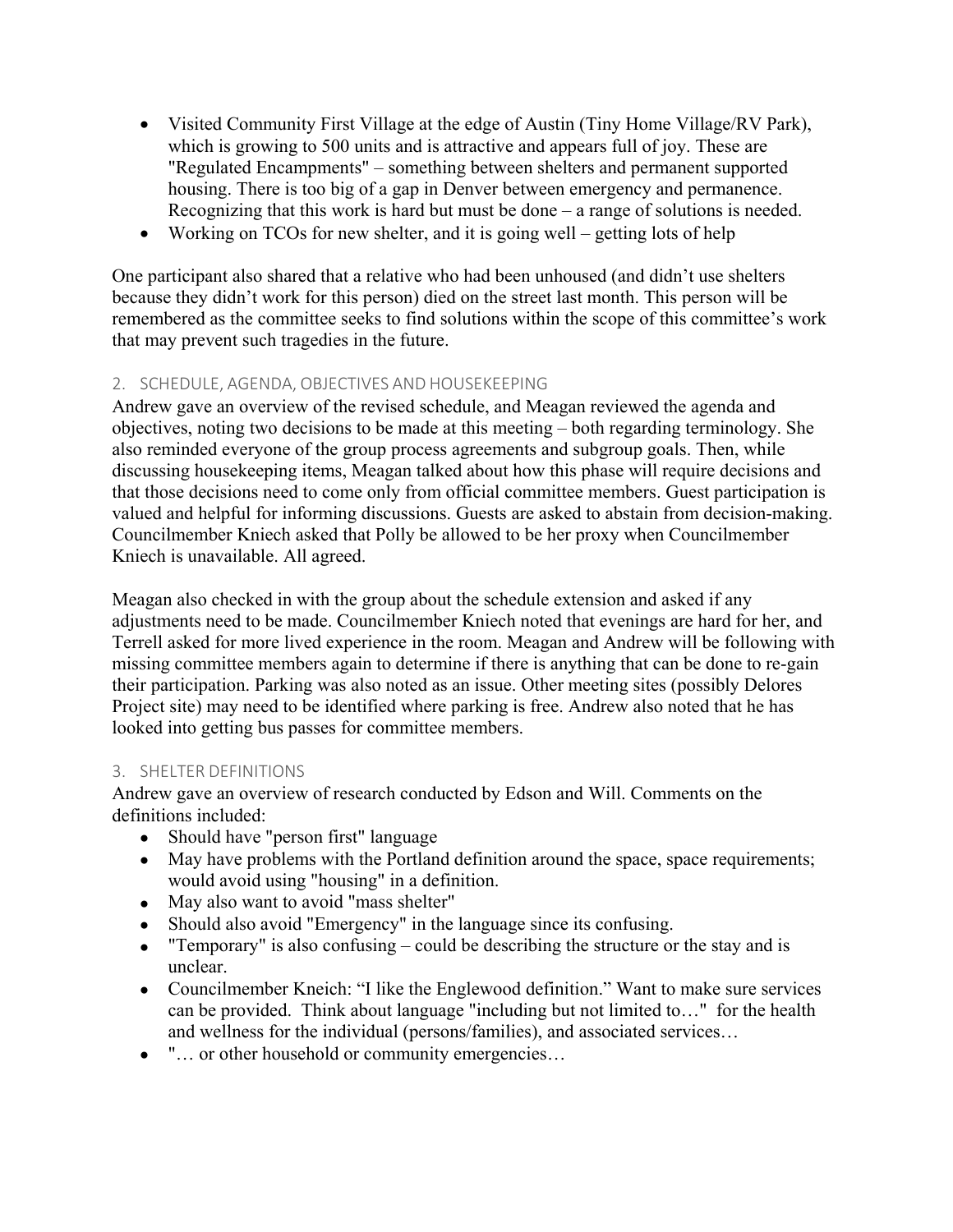• Question: Are domestic violence shelters included here? Andrew shared that a separate definition for Safe House is in the DZC to allow for increased safety of people in need of confidential shelter.

The group agreed that fixing the Safe House definition to not have time limitations associated with them (more than 30 days) and should be included in the Group Living revisions. This issue was added to the "bike rack".

#### 4. RESOLVE PROBLEM 1: "SHELTER FOR THE HOMELESS" (USE TERMINOLOGY)

Meagan asked the group what they thought about just using the term, "Shelter". The group liked this term, especially if in context of a more complete definition like Englewood's. Committee members voted to recommend changing the term to "Shelter."

#### 5. RESOLVE PROBLEM 2: "BEDS" AND "RESIDENTS" (PEOPLE TERMINOLOGY)

The group discussed a few options as alternatives to "residents" terminology, including guests, occupants, etc. Chris offered that "guests" is common terminology across shelter operators. Committee members voted to use this term.

"Beds" remains an outstanding issue to be addressed – possibly by looking at square footage per resident instead of defining the appropriate number of beds per facility (capacity could be better addressed in the Building Code). A concern was raised about potential for creating a single tower but was acknowledged that this can be addressed in the later discussion on shelter categories and future decisions on spacing/density requirements. The group also doesn't want to limit options for using mats or other alternatives in true emergencies. These issues were added to the bike rack.

## 6. REGULATORY FRAMEWORK – SHELTER CATEGORIES

Should some shelters be regulated differently than others? If so, what factors should be used to categorized them? Andrew shared background on how shelters are categorized now. Comments on current categories and regulations included:

- With the 120-day limitation on churches, they can only get to 360 days (not 365), so maybe the duration should be extended to something like 130 days so coalitions of churches can cover a full year.
- The perception of "seasonal homelessness" is not necessarily true depends upon the guests being served. Women, children, families need shelter year-round.
- QUESTION: Do we need the distinction between "permanent-primary" vs. government vs. private-non-profit; do we need these distinctions?? We may need to keep the religious assembly option.

Meagan facilitated further discussion to generate a list of differences among shelters that may affect how they impact a community/neighborhood as well as the guests. The list included:

- Permanence (permanent primary or temporary?)
- Who Owns it
- Who Operates it
- Number of guests
- Duration of stay